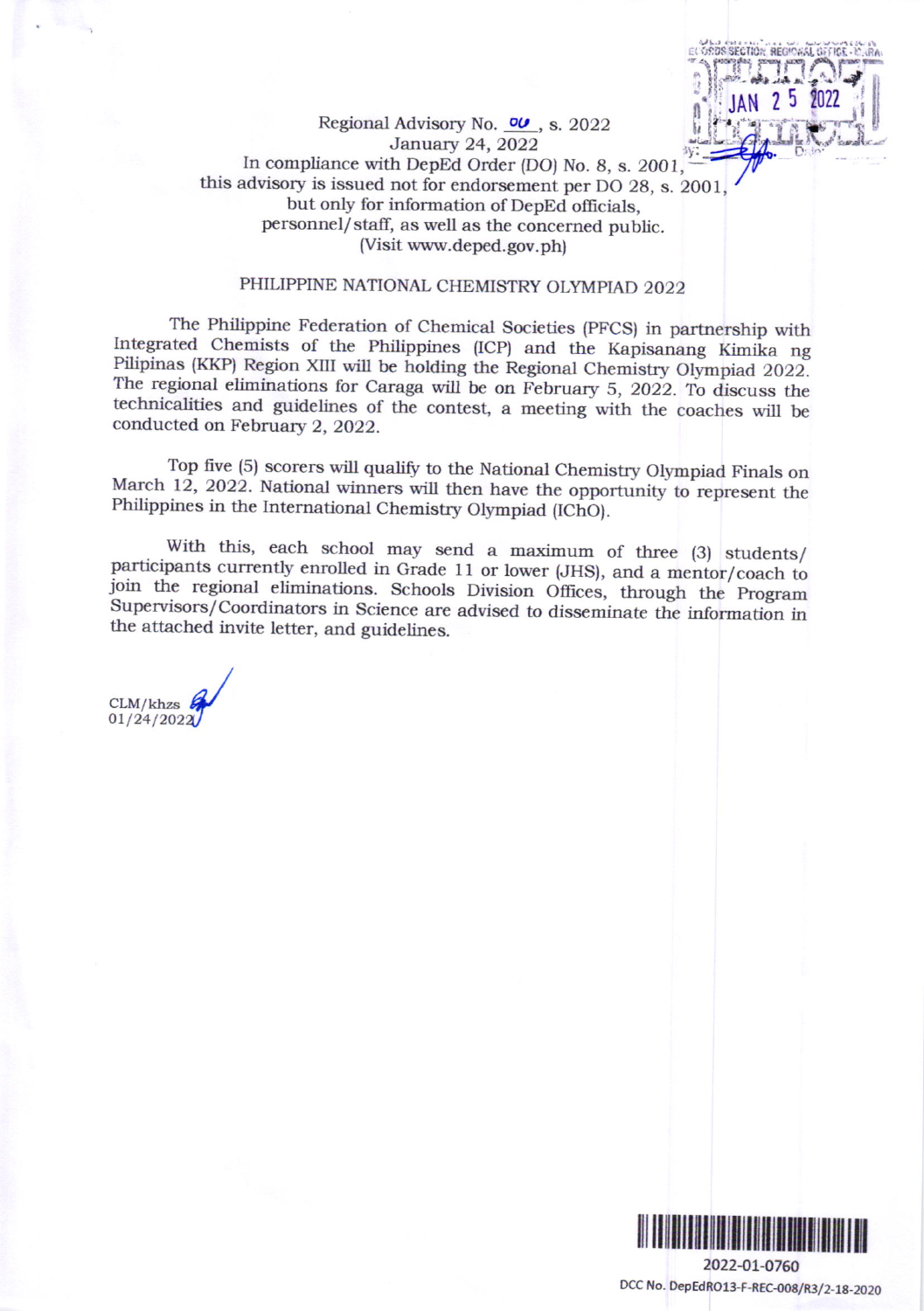

# PHILIPPINE NATIONAL CHEMISTRY OLYMPIAD 2022

**Region XIII Caraga** 



January 19, 2022

#### **The School Principal**

Dear Sir/Madame:

Greetings from the ICP-KKP Region X/BARMM/Caraga Chapter!

The Integrated Chemists of the Philippines (ICP) and the Kapisanang Kimika ng Pilipinas (KKP) are two national organizations of professional chemists, chemical technicians, and chemistry practitioners. The Philippine Federation of chemical societies (pFcs) in partnership with Icp- KKp Region XIII will be holding the Regional Chemistry Olympiad 2022. The Olympiad is conducted with the hope of: (1) promoting excellence in Chemistry among the young; (2) promoting chemistry as a profession; and (3) serving as a venue for discovery of talents that can represent the country in intemational chemistry competitions.

For this year, with the ongoing hurdle against the pandemic, the **REGIONAL ELIMINATIONS** will be held in an **online platform** across the country coordinated by a National Committee through the PFCS network (mainly through of the contest, a meeting with the coaches will be conducted on February 02, 2022.

The top five (5) scorers will qualify to the National Chemistry Olympiad Finals on March 12, 2022. National winners will then have the opportunity to represent the Philippines in the International Chemistry Olympiad (IChO)

In this regard, we are inviting your school to send a maximum of three (3) students/participants currently enrolled in Grade 11 or lower (Junior High) and a mentor/coach to join in the Regional Eliminations. Attached herewith are the guidelines of the competition. We are giving out e-certificates for all participants and coaches. Lastly, NO REGISTRATION FEE is required to join the regional eliminations.

> For the registration, kindly click the link below: Registration Link Here

We hope that this letter merits your attention despite the short notice. We are looking forward to hearing from you soon.

Sincerely yours,

 $(sgd)$ 

Mark Anthony M. Lavapiez, MSc, RCh Faculty, Chemistry Department Caraga State University Region XUI Caraga Coordinator Email address: mmlavaplez@carsu.edu.ph Contact number: 09985359620